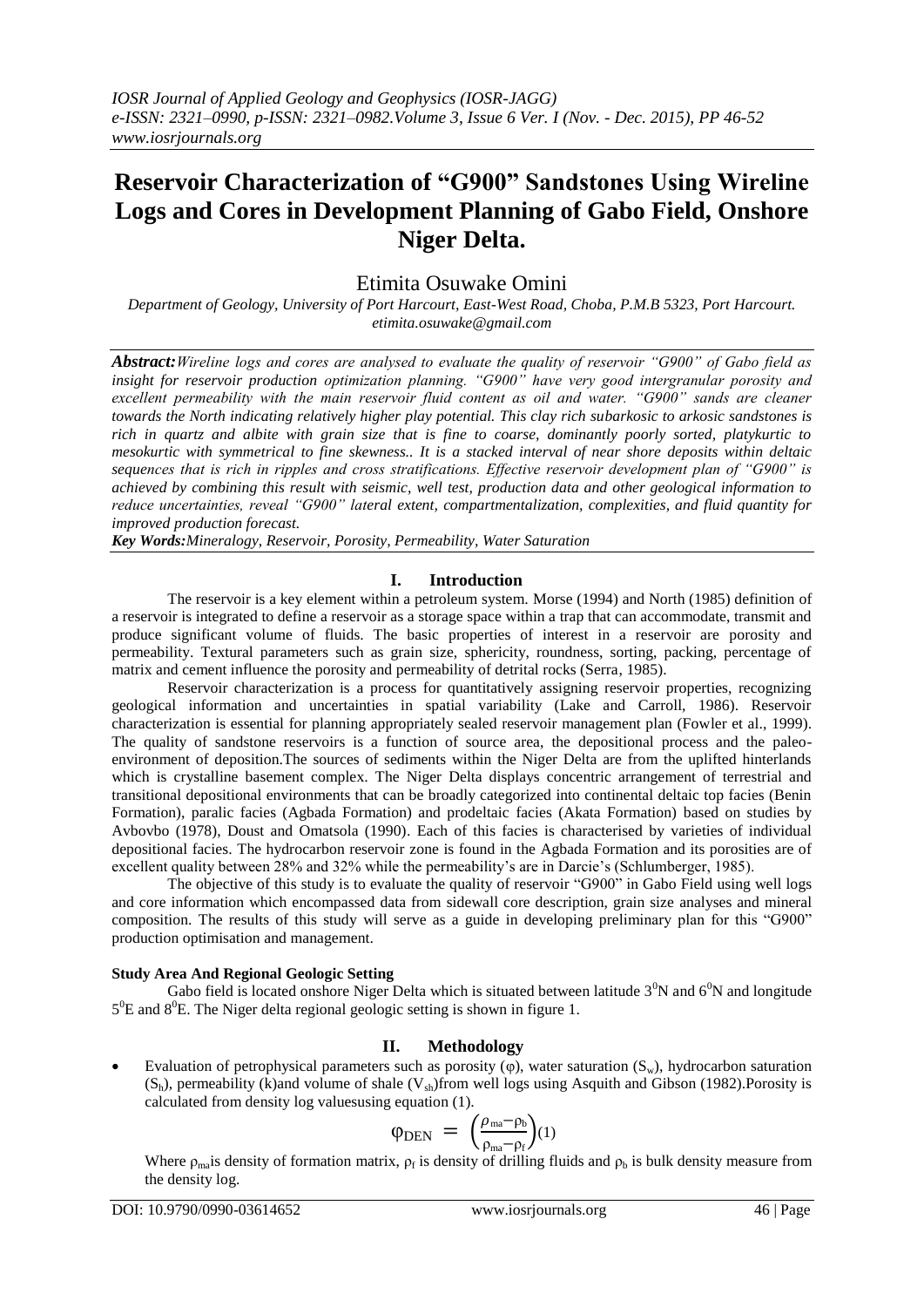

**Figure 1:** Stratigraphic Column Showing the Three Formations of the Niger Delta (Doust and Omatsola, 1990).

Water saturation is computed using equation (2)

$$
S_w = \sqrt{\frac{0.62 \times R_w}{\phi 2.15 \times R_t}} \text{(2)}
$$

Where  $R_w$  is resistivity of formation water and  $R_t$  is true resistivity of the formation.

The relationship between hydrocarbons to water saturation is shown in equation (3).

$$
\mathit{S}_h~=~1-\mathit{S}_{w^{(3)}}
$$

Permeability  $(k)$  within an oil zone is

$$
k = \left[\frac{250 \times \varphi^3}{S_{\text{wirr}}}\right]^2 \text{(4)}
$$

In a gas zones, permeability is calculated using equation (5).

$$
k = \left[\frac{79 \times \varphi^3}{S_{\text{wirr}}}\right]^2 (5)
$$

Where  $S_{\text{wirr}}$  is irreducible water saturation.

The volume of shale  $(V_{sh})$  is calculated from gamma-ray log values by:

$$
V_{\rm sh} = 0.083 \times \left[2^{(3.7 \times I_{\rm GR})} - 1\right]_{(6)}
$$

Gamma-ray index  $(I_{GR})$  is computed by:

$$
I_{GR} = \frac{G R_{\text{log}} - G R_{\text{min}}}{G R_{\text{max}} - G R_{\text{min}}} (7)
$$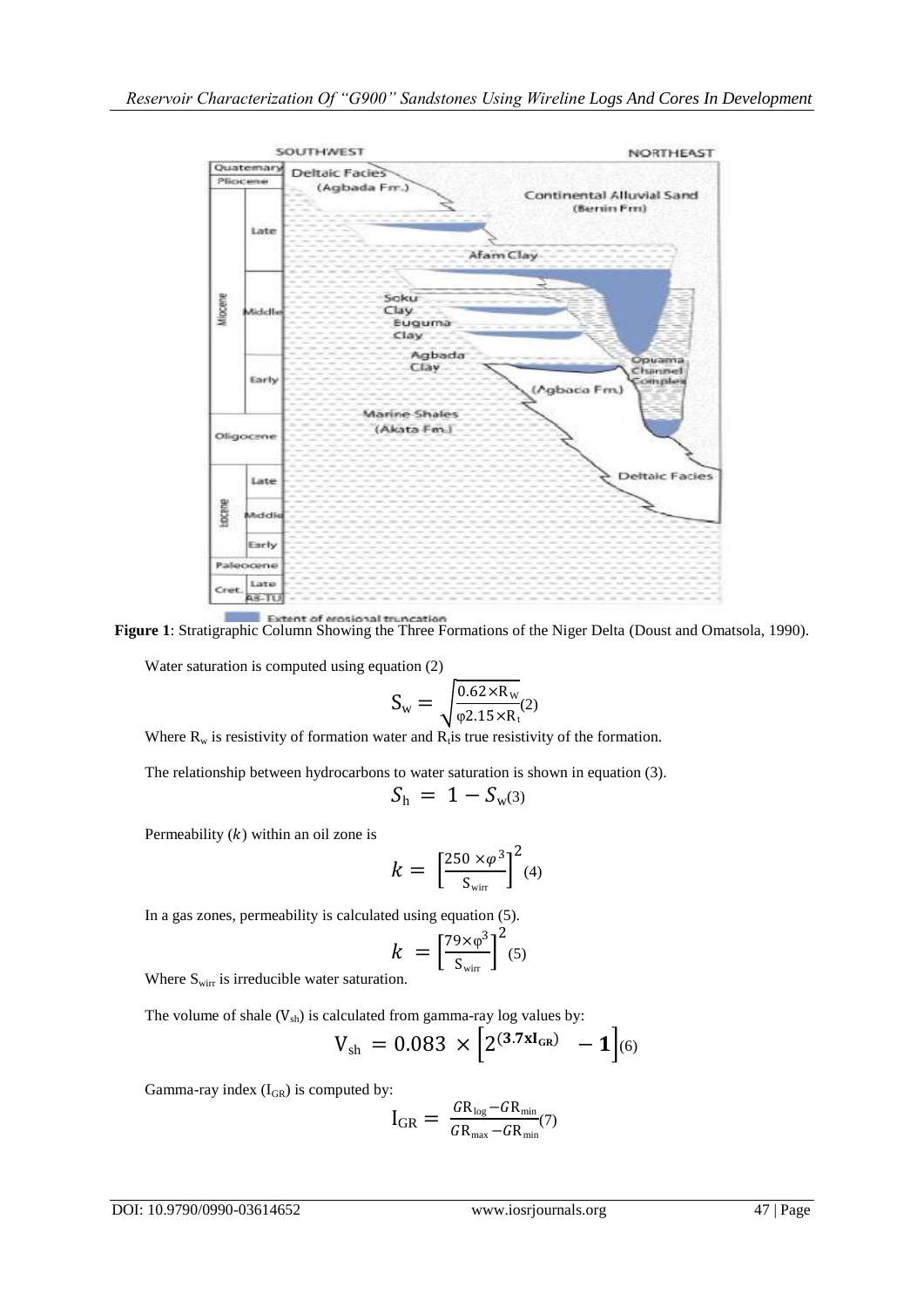Grain size analysis to definesediment nomenclature and determine the degree of uniformity, skewness and kurtosis of sediments within the reservoirs using Folk (2003).The uniformity of sorting of sediments is calculated using inclusive graphic standard deviation  $(\sigma_1)$  given by:

$$
\sigma_1 = \frac{\phi_{85} - \phi_{16}}{4} + \frac{\phi_{95} - \phi_{5}}{6.6}
$$
 (8)

This formula includes 90% of the distribution and its best for overall measure of sorting (Folks, 2003).

The measure of skewness is determined using inclusive graphic skewness  $(SK_1)$ .

$$
SK1 = \frac{\phi 16 + \phi 84 - 2\phi 50}{2(\phi 84 - \phi 16)} + \frac{\phi 5 + \phi 95 - 2\phi 50}{2(\phi 95 - \phi 5)}
$$
 (9)

The  $SK_1$  value obtained is recorded with either a positive (+) or negative (-) sign. Analysis of  $SK_1$  is made using Folks (2003).

Kurtosis  $(K_G)$  is measured using:

$$
K_G = \frac{\phi 95 - \phi 5}{2.44 (\phi 75 - \phi 25)}
$$
(10)

 $K_G$  is interpreted using Folks (2003).

Reservoir sands classification by mineral composition using Folks (2003) OFR<sub>F</sub> Plot.

### **III. Results And Discussions**

Petrophysics

Reservoir "G900" for each well is evaluated independently and results are presented in Table 1. Generally, porosity of "G900" is very goodsince it is greater than 20% based on North (1985) porosity classification and volume of shale infers sand dominance.

| <b>There 1.</b> The case performance of $\frac{1}{2}$ and $\frac{1}{2}$ are $\frac{1}{2}$ are $\frac{1}{2}$ and $\frac{1}{2}$ |                                                    |                |                |                |                |  |
|-------------------------------------------------------------------------------------------------------------------------------|----------------------------------------------------|----------------|----------------|----------------|----------------|--|
| Petrophysical                                                                                                                 | <b>RESERVOIR "G900" ACROSS WELLS IN GABO FIELD</b> |                |                |                |                |  |
| <b>Parameter</b>                                                                                                              | <b>GABO 20</b>                                     | <b>GABO 13</b> | <b>GABO 12</b> | <b>GABO 11</b> | <b>GABO 10</b> |  |
| Depth Interval (m)                                                                                                            | $2515 - 2610$                                      | $2465 - 2560$  | $2460 - 2555$  | $2465 - 2560$  | $2435 - 2530$  |  |
| NPHI(%)                                                                                                                       | 21.5                                               | 20.5           | 22.9           | 36.2           | 22             |  |
| $V_{\text{sh}}(\%)$                                                                                                           | 3.5                                                | 3.2            | 5.1            |                | 2.6            |  |
| $\varphi_{\text{DEN}}(\%)$                                                                                                    | 30.5                                               | 29.2           | 29.5           | 25.3           | 32             |  |
| $S_w(\%)$                                                                                                                     | 33.6                                               | 40.5           | 45.2           | 100            | 19.6           |  |
| $k$ (darcies)                                                                                                                 | 5492                                               | 613            | 2702           | Not Applicable | 4850           |  |
| Gross thickness $G(m)$                                                                                                        | 95                                                 | 95             | 95             | 95             | 95             |  |
| Net thickness $N(m)$                                                                                                          |                                                    | 55             | 40             | Negligible     | 84             |  |
| $N/G$ (%)                                                                                                                     | 7.4                                                | 58             | 42             | Negligible     | 88.4           |  |
| OWC(m)                                                                                                                        | 2522                                               | 2523           | 2526           | Not Applicable | 2523           |  |

**Table 1:** Average petrophysical values of reservoir "G900" across wells.

The reservoir fluid content is oil and water dominantly, with little or very negligible gas. The oil water contact in the study area is found within 2522m and 2526m. The reservoir net to gross ratio (N/G) varies though with excellent permeability.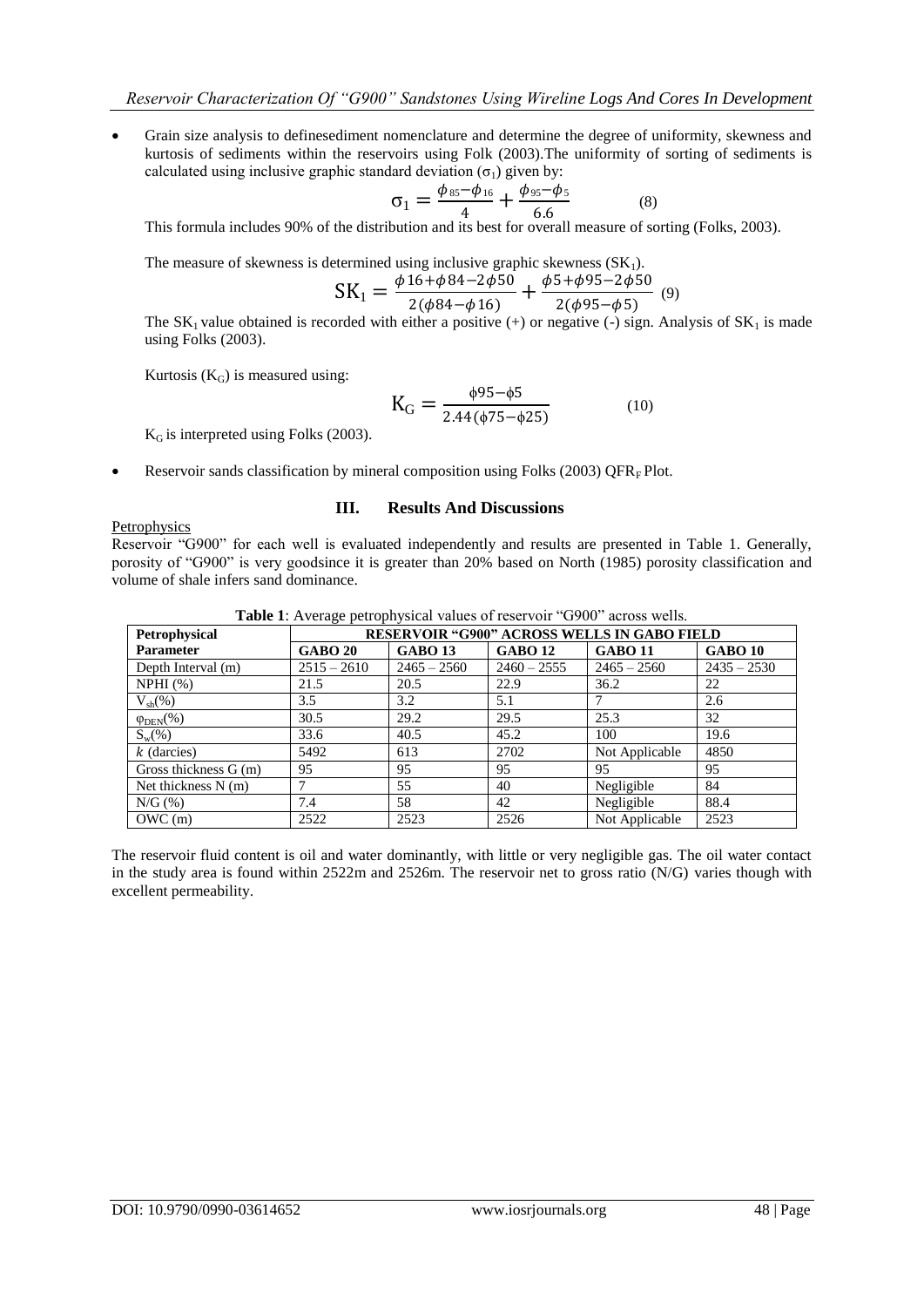*Reservoir Characterization Of "G900" Sandstones Using Wireline Logs And Cores In Development*



**Figure 2:** Reservoir "G900" wireline log correlation.

"G900" percentage volume of shale indicates that the direction of fining is towards the South and the potential direction of play favours drilling towards the North.



**Figure 3:** "Gabo" Field base map of study area showing well positions and percentage volume of shale contours for reservoir "G900" showing potential direction of Play represented by green arrow.

## **Mineralogy**

Reservoirs "G900" shows varying composition in minerals as shown in Table 2. "G900" reservoir sand are classified assubarkose to arkose in nature using  $QFR_F$  plot by Folks (2003). This implies that the reservoirs provenance may be dominantly granitic.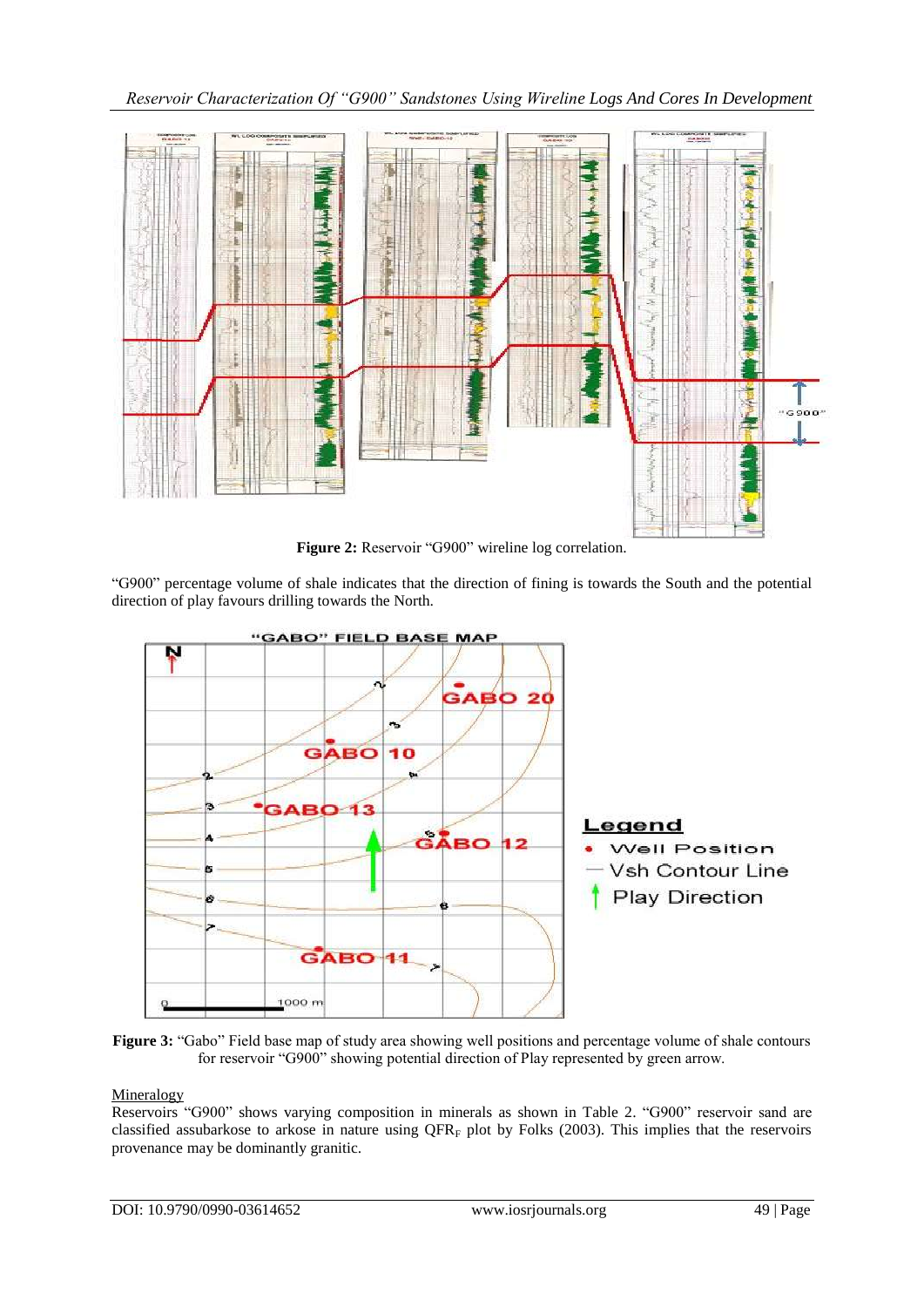| <b>Minerals</b> | CompositionalRange (%)     |
|-----------------|----------------------------|
| Ouartz          | $57 - 92$                  |
| Albite          | $0.7 - 8$                  |
| Microcline      | $2 - 17$                   |
| Calcite         | $0 - 0.5$                  |
| Siderite        | $0 - 3$                    |
| Pyrite          | $0 - 0.8$                  |
| Kaolinite       | $0.5 - 17$ (Dominantly <2) |
| Muscovite       | 0                          |
| Illite $+$ Mica | $0.1 - 3.5$                |
| Other minerals  | $0.1 - 0.4$                |

|  | <b>Table 2:</b> Reservoir "G900" mineral composition |
|--|------------------------------------------------------|
|--|------------------------------------------------------|

This subarkosic and arkosic sand are composed of quartz and albite (Plagioclase feldspar), as major minerals with kaolinite presence. The pore filling kaolinite are authigenic and may have been derived from diagenesis of feldspars. They is minor presence of pore bridging illite. This affects "G900" permeability and porosity which is dominantly intergranular and have been influenced by diagenesis..

## Grain size analysis

Grain size distribution ranges from very fine sandstones to very coarse-grained sandstones. The resrvoir sandstones sediments composition is classified using the gravel-sand-mud plot.The inclusive graphic standard deviation (σ<sub>1</sub>) of "G900" ranges from 1.017 to 1.181 and this implies that sediments are poorly sorted using Folks (2003). The inclusive graphic skewness  $(SK_1)$  of the reservoirs in Gabo field ranges from 0.055 to 0.159. Consequently, reservoir "G900" sediments skewness is nearly symmetrical to fine using Folks (2003). In addition, they are platykurtic to mesokurtic since the kurtosis value ranges from 0.869 to 0.94.



Q-pole: All types of quartz (but not chert)

F-pole: All single feldspars (K or Na, Ca), plus granite and gneiss fragment (Plutonic and course grained, deep crustal rock).

RF: All other fine-grained rock fragment (Supracrustal), chert, slate, schists, volcanic, limestone, sandstone, shale etc.

**Figure 4:** Reservoir sand classification based on mineralogy using QFR<sub>F</sub> Plot (Folks, 2003).

### GABO 20 Lithologic Core Description

At 2597m to 2597.9m core depths (2599.9m to 2600.8m log depths) reservoir "G900" sediments shows stacked interval of fine to medium-grained sandstones, slightly coarsening upwards, with shale drapes and local current ripples. In addition, *Ophiomorpha* burrows presence which is indicative of near-shore environment. At 2597.90m to 2599.12m core depths (2600.8m to 2602.02m log depths), sediments arestacked sandstones of very coarse to coarse grains with trough cross-bedding, megaripples, local disgenetic siderite nodules andscarce quartz granules. At 2599.12m to 2599.5m core depths (2602.02m to 2602.4m log depths), reservoir "G900" sediments shows fine to medium-grainedsandstone, slightly fining upwards with shale drapes.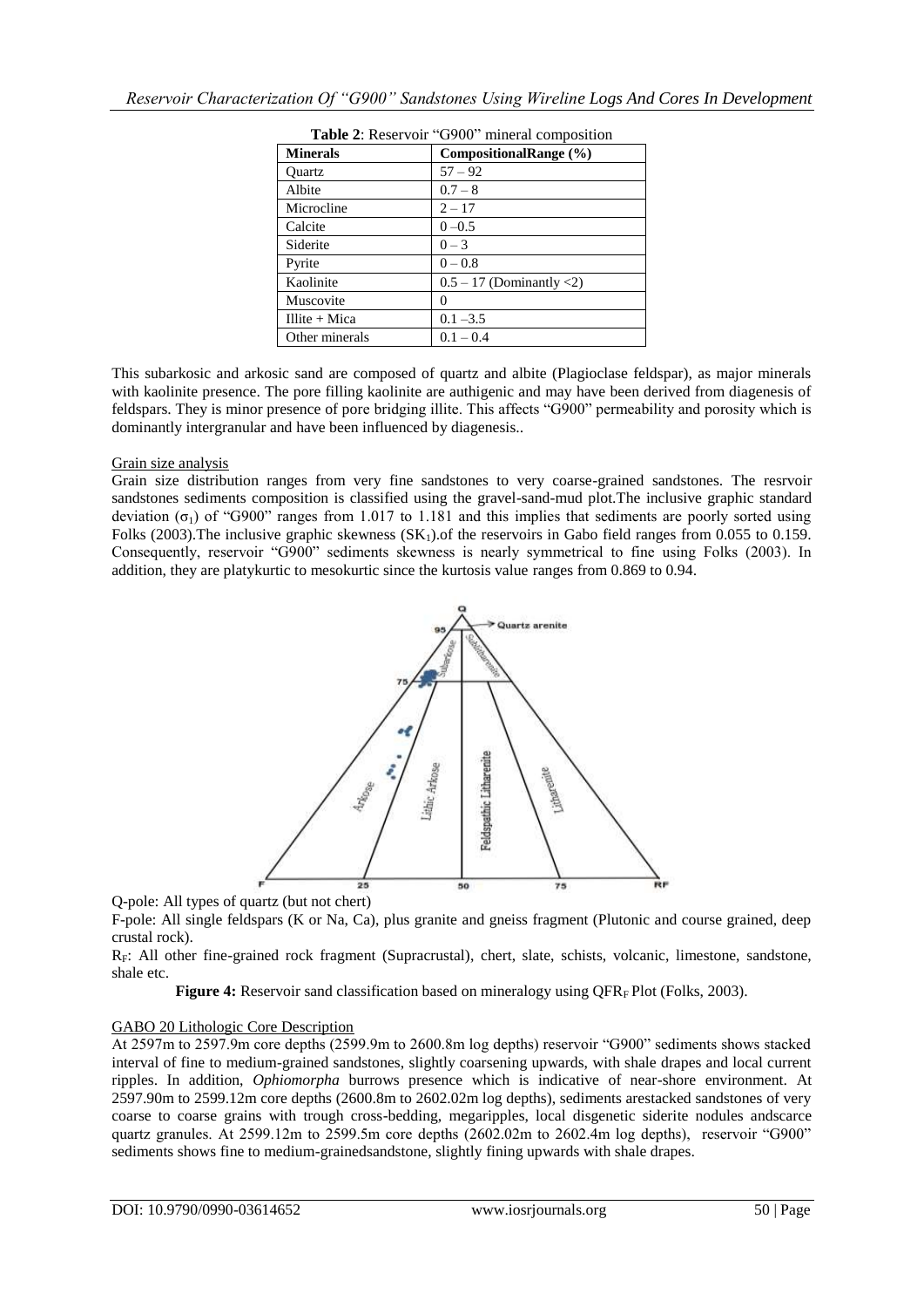

**Figure 5**: Gabo Field reservoirs grain size classification using Gravel-Sand-Mud Plot, modified from Folks (2003). (sM –Sandy mud; mS – Muddy sand; gmS – Gravelly muddy sand; msG – Muddy sandy gravel; S – Slightly gravelly sand)

At the base, sediments are medium-grained sandstone with planar cross-bedding which infers sediment migration.At 2599.5m to 2599.75m core depths (2602.4m to 2602.65m log depths), "G900" is clean, well sorted fine to medium-grained sandstone with scarce coarser grains at top and base but no structures. At 2599.75m to 2599.95m core depths (2602.65m to 2603m log depths), sediments are unsorted, medium to very coarse-grained sandstones with planar cross bedding and occasional siderite nodules.



**Figure 6 (a and b)**: Graphical representation of the grain size distribution of reservoirs in Gabo Field.

At 2599.95m to 2600.1m core depth (2602.85m to 2603m log depths),they are fine to medium-grained sandstones with megaripples and shale drapes. At 2600.1m to 2614.03m core depths (2605.4m to 2616.93m log depths) are stacked intervals of poorly sorted fine to very coarse-grained sandstones that are fining upwards. Fine grained sandstones are rich in shale drapes while medium to coarse grained sandstone have planar to tough cross bedding, megaripples and abundant scarce quartz granule.The fining upwards sandstones with very erosives base infer channel fill deposited.Presence of ripples and cross stratification reflects bar migration.

## **IV. Conclusion**

Evaluation of reservoir "G900" show very good porosities and fluid content to be dominantly oil and water with excellent permeabilities derived from wireline logs. The major mineral component is quartz and albite with appreciable microcline. Authigenic clayminerals are present which may be derived from the alteration of mainly feldspars due to diagenesis or other factors prevelent in the paleo-depositional environment. This clay rich arkosic reservoir "G900" is poorly sorted with sandstone grains that have nearly symetrical to fine skewness and intergranular porosity.

Reservoir "G900" sediments shows stacked alternating intervals of fine to very coarse-grained sandstones that are dominantly fine upwards channel fill deposits. Fine-grained sandstones are rich in shale drapes, local current ripples and some *Ophiomorpha* burrows. Medium to very coarse-grained sediments are